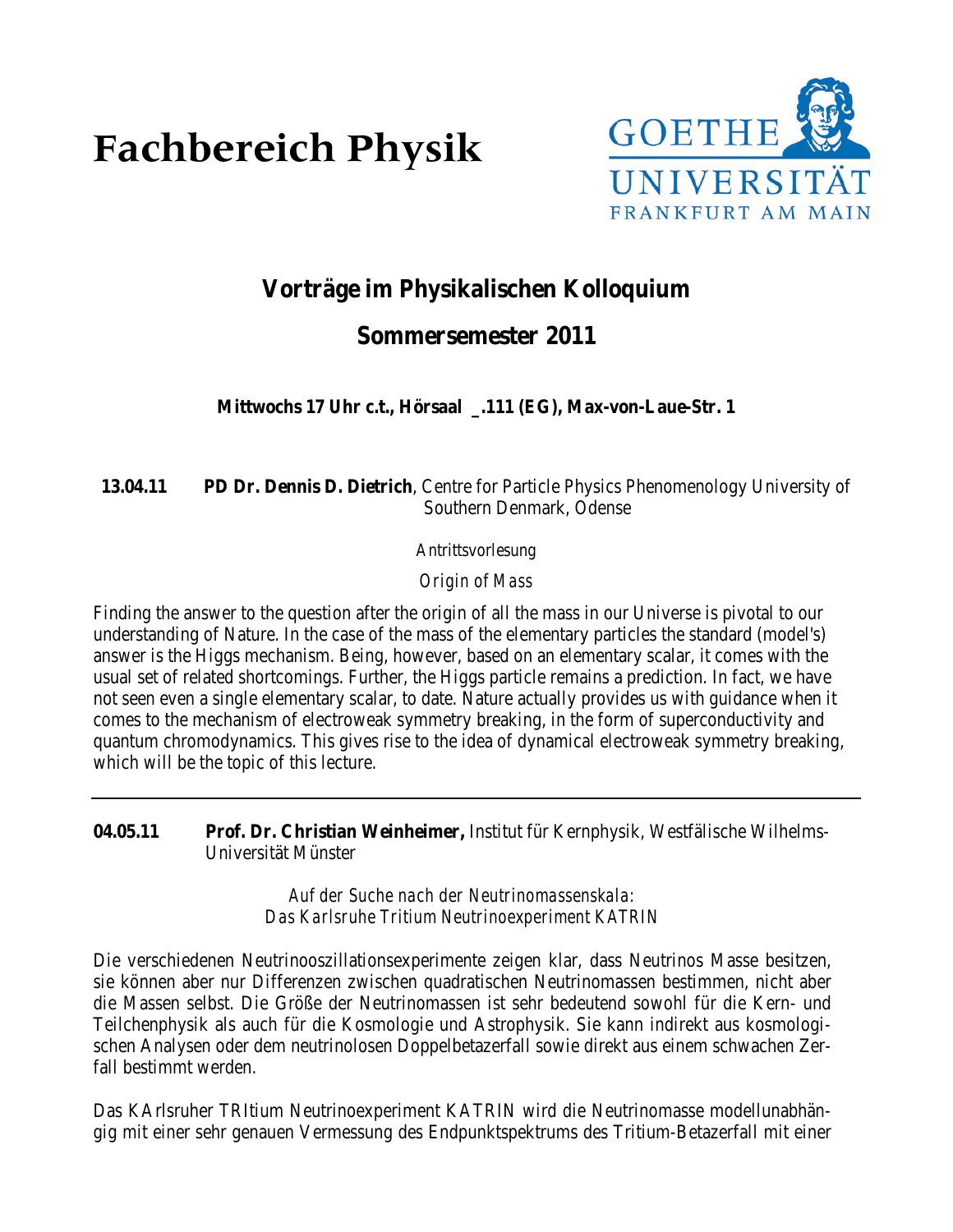Empfindlichkeit von  $0.2 \text{ eV}/c^2$  suchen, so dass zwischen hierarchischen und quasi-degenierten Neutrinomassenszenarien unterschieden und der ganze kosmologisch relevante Neutrinomassenbereich untersucht werden kann.

KATRIN`s Prinzip basiert auf einer fensterlosen, gasförmig molekularen Tritiumquelle und einem hochauflösenden Spektrometer vom MAC-E-Filter-Typ. Viele Vorexperimente demonstrieren die verbesserten und neuen Methoden des KATRIN-Experiments.

Das KATRIN-Experiment wird von einer internationalen Kollaboration am Karlsruher Institut für Technologie KIT aufgebaut. Der Großteil der KATRIN-Komponenten, z.B. der Quelldemonstrator, die supraleitende differentielle Pumpstrecke sowie die Vor-, Haupt- und Monitorspektrometer - befinden sich in der Test- und Inbetriebnahmephase. Nach einer ausführlichen Einleitung wird das KATRIN-Experiment, sein Status und verschiedene Testexperimente vorgestellt.

**11.05.11 Prof. Dr. Ronald Tetzlaff,** Professur für Grundlagen der Elektrotechnik, Technische Universität Dresden

# *Das Geheimnis des Memristors: Das vierte Basiselement*

Zusätzlich zu den bereits bekannten Bauelementen Widerstand, Kondensator und Spule, postulierte Leon Chua (UC Berkeley) 1971 aus Symmetrie-Gründen die Existenz eines vierten Basiselements. Bei diesem als Memristor bezeichneten Bauelement ist der Fluss mit der Ladung gekoppelt. Erst im Jahr 2007 gelang der Forschergruppe unter Stanley Williams (Hewlett-Packard Laboratories, Palo Alto, CA, USA) die Realisierung eines Memristors, der aus einer wenigen Nanometer dicken Titandioxid-Schicht besteht, die an ihren Enden jeweils mit einer Platinelektrode verbunden ist. Seit dieser Entdeckung wurde eine Vielzahl weiterer Realisierungen vorgeschlagen.

In dem Vortrag wird nach einem kurzen historischen Rückblick der Memristor vorgestellt und dessen Eigenschaften ausführlich besprochen.

**18.05.11 Dr. Olga Rosmej,** GSI Helmholtzzentrum für Schwerionenforschung, Darmstadt

# *Plasma Physics with Intense Heavy Ion and Laser Beams*

The research program on the high energy density physics at GSI, Darmstadt takes advantage of the unique combination of the accelerator and laser systems, which allow creating of plasmas with a wide spectrum of properties: from strongly coupled near solid density, equilibrium plasmas produced via volumetric heating of bulk targets with intense heavy ion beams, up to extremely transient non-Maxwellian plasmas resulting from the interaction of sub-picosecond intense laser pulses with matter. Current experimental activities of the Plasma Physics Department, GSI and the research program at FAIR will be discussed.

**25.05.11 Dr. Gerhard Hummer,** National Institutes of Health, Bethesda, Maryland, USA

*Water at the nanoscale: from nanotubes to proton pumps*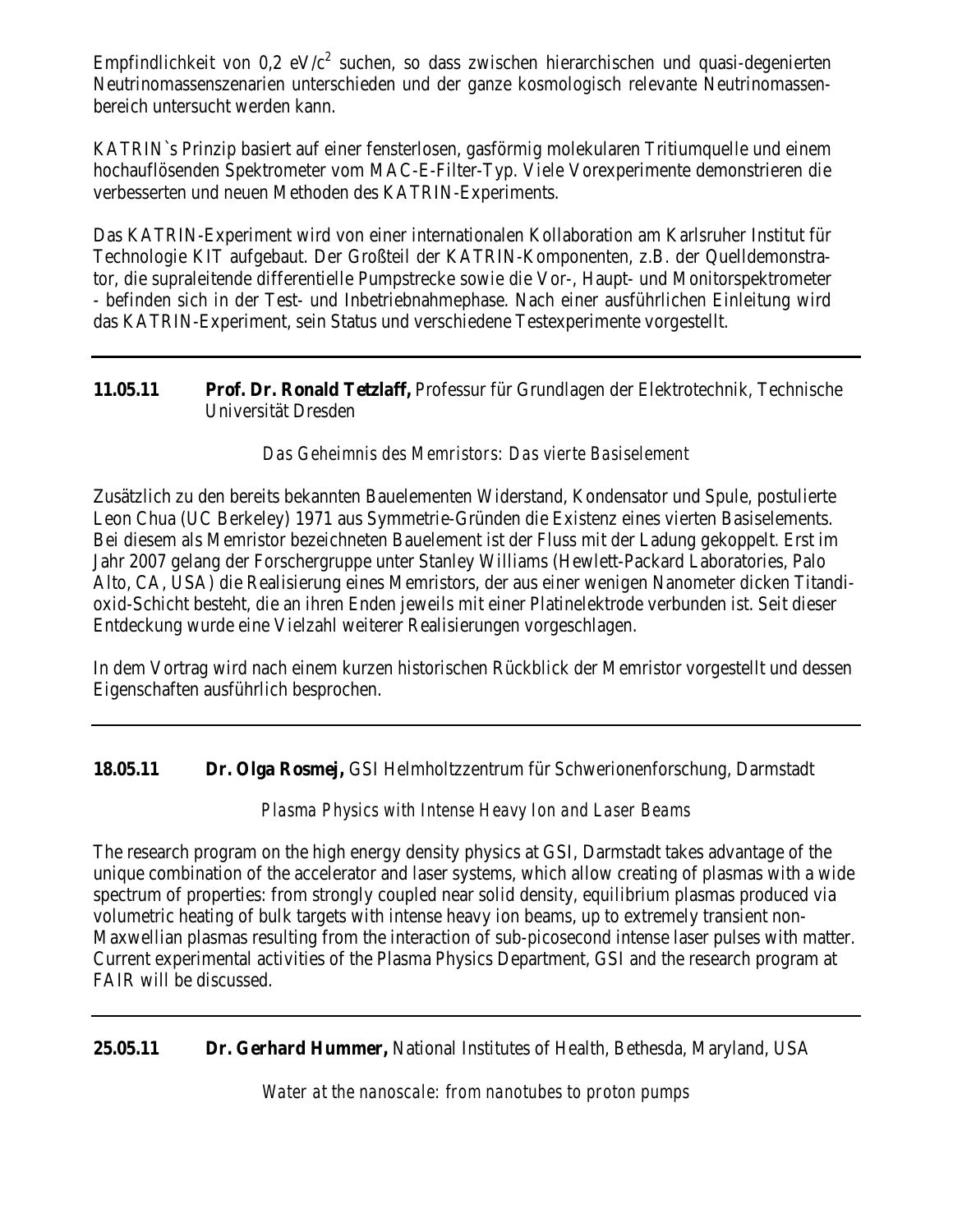Water in nanoscale confinement exhibits unusual structural, dynamic, and energetic properties that are relevant for processes ranging from biomolecular self-assembly and protein function to lubrication, desalination, and the efficient conduction of protons in fuel cells. We used computer simulations and statistical mechanical models to study water in nano-confinement and at interfaces. We find in simulations and experiment that water in weakly polar protein cavities and pores can be metastable. The resulting equilibrium between empty and water-filled states is highly sensitive to environmental perturbations, which is a likely factor in the control of water mediated proton transfer in enzymes, ion channels, and the bioenergetic machinery. Simulation and theory also suggest that the quasi-onedimensional water chains in narrow carbon nanotubes remain dipole-ordered up to macroscopic dimensions. This result, combined with the ~40-times higher proton mobility along ordered water chains compared to bulk, suggests possible applications in capacitors and fuel cell membranes. These unique properties of water in weakly polar environments help explain the rapid flow of water through molecular pores, including biological water channels, the controlled delivery of protons in enzymes, the gating of ion transport through membrane channels, and the function of mitochondrial proton pumps.

# **08.06.11 Prof. Dr. Markus Oberthaler,** Kirchhoff-Institut für Physik, Ruprecht-Karls-Universität Heidelberg

#### *Modern matterwave optics*

Matterwave optics is a well developed field and has led to experimental demonstrations of many fundamental effects arising from the de Broglie wave nature of particles. It has led to high precision measurements of gravitational acceleration as well as time. The advent of Bose Einstein condensates allow nowadays experimentally to extend the single particle physics to the many particle level. As one of the fundamental systems for interferometry the simple problem of N interacting particles in two modes will be discussed and corresponding experiments presented. How entangled states can be the generated in this system improving matterwave interferometry beyond the classical precision bounds will be explained in detail.

**15.06.11 Prof. Dr. Roger Erb,** Institut für Didaktik der Physik, Goethe-Universität Frankfurt

#### Antrittsvorlesung

#### *Das Experiment im Physikunterricht*

Das Experiment nimmt im Physikunterricht eine herausragende Rolle ein. Zum einen dient es dazu, wie auch in der Wissenschaft eine "Frage an die Natur" zu beantworten. Darüber hinaus aber hat es eine Reihe weiterer Funktionen, wie etwa Schülerinnen und Schüler zu motivieren, sich mit einem neuen Thema im Unterricht auseinander zu setzen. Aufgabe der Fachdidaktik in diesem Zusammenhang ist es sowohl, zu untersuchen, wie Schülerinnen und Schüler das Experiment im Unterricht erleben und was sie durch das Experimentieren lernen, als auch, Anregungen für neue Experimente zu geben.

Im Vortrag wird auf diese beiden Aspekte eingegangen. Es werden Forschungsergebnisse zu den Fragen, was Schülerinnen und Schüler zum eigenständigen Experimentieren motiviert und wie sie selbst die Bedeutung des Experimentierens einschätzen, ausgeführt. Weiter wird die Entwicklung eines Experiments zur Messung der Lichtgeschwindigkeit nach der Methode von Fizeau vorgestellt, mit dem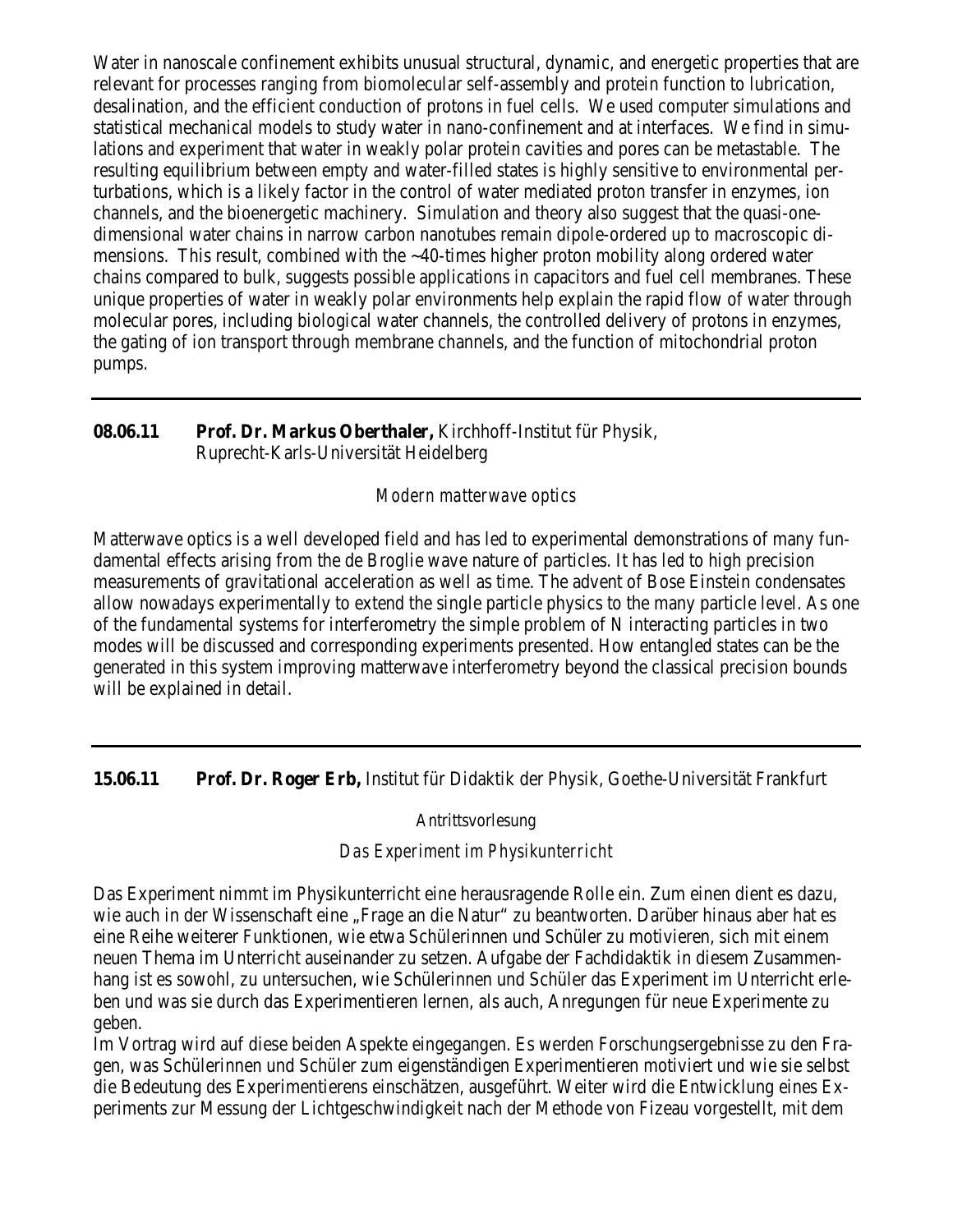es gelingt, dieses motivierende Experiment auch in Projekten im Physikunterricht oder in Schülerlaboren einzusetzen.

# **22.06.11 Prof. Dr. Holger Gies,** Theoretisch-Physikalisches Institut, Friedrich-Schiller-Universität Jena

## *Fundamentale Physik in starken Feldern*

Die moderne Physik beschreibt die elementare Materie und ihre Wechselwirkungen als Quantenfelder. Bereits der Grundzustand der Quantenfelder, das Quantenvakuum, zeigt Eigenschaften eines komplexen Mediums: Fluktuationen der Quantenfelder können nichtlokale und nichtlineare Phänomene erzeugen.

In diesem Vortrag sollen neuartige Experimente mit starken Feldern, mit denen das Quantenvakuum studiert werden kann, diskutiert werden. Daneben werden anschauliche Theoriemethoden vorgestellt, die ein intuitives Verständnis von Quantenfluktuationen und Quantenvakua erlauben. Schließlich skizziert der Vortrag aktuelle Ideen, wie starke Felder bei der Suche nach "Neuer Physik" helfen können.

# **06.07.11 Prof. Dr. Thomas Stöhlker,** Helmholtz-Institut Jena and Physikalisches Institut, Universität Heidelberg

# *Test of Quantum Electrodynamics in Strong Coulomb and Intense Photon Fields*

The unique combination of the accelerator facilities at GSI makes it possible to accelerate, store, and cool heavy ion beams at their highest charge state. In atomic physics experiments these ion species can be exploited for stringent tests of Quantum Electrodynamics in the strong and critical field limit. Highly-charged ions also provide a unique access for the determination of fundamental atomic and nuclear properties. In this overview, the present status of the experiments aiming on the precise determination of the 1s Lambshift, the Hyperfine Structure and the g-factor of hydrogenlike ions at high-Z will be given. In addition the novel research opportunities will be reviewed as provided by the new trap facility for highly charged ions HITRAP and by new high-power laser systems such as PHELIX at GSI or POLARIS at Jena. At HITRAP, heavy ions in their highest charges state will be provided even at rest in the laboratory, allowing for a new generation of precision experiments. Combining intense laser pulses with stored and trapped ions will allow for precision investigations of the properties of stable and exotic nuclei. It may also open up novel possibilities for the study of parity violating effects in atomic systems.

# **13.07.11 Prof. Dr. Norbert Pietralla,** Institut für Kernphysik, Technische Universität Darmstadt

#### *Mannschaftsspiel der Nukleonen – Aspekte der Kernstrukturformation*

Where do the chemical elements come from? Where does the periodic table of elements end? How do stars explode?

The quantum structure of atomic nuclei is one important key to answering these fundamental questions besides being an intriguing problem to nuclear structure physicists and quantum many-body